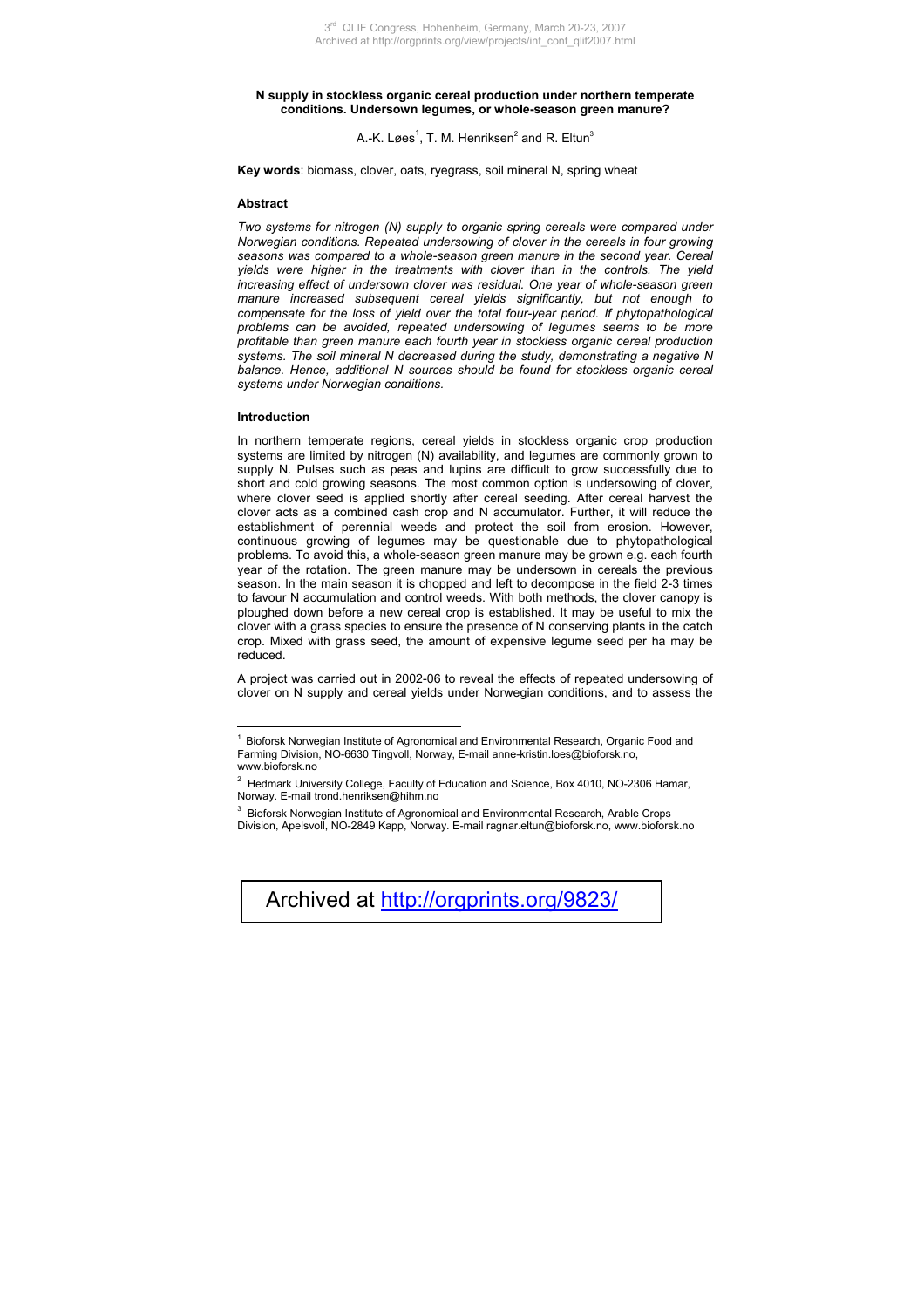applicability of this method on stockless organic cereal production farms. Repeated undersowing in four years was compared to a whole–season green manure in the second year, but no legumes in other years. The effect of mixing the clover seed with a grass species was also studied. In this paper we present results of yield levels and N accumulation in biomass and soil.

# **Materials and methods**

A field experiment comparing six treatments (Table 1) with four replicates was conducted at two experimental sites during 2002-06.

| Tab. 1: Overview of treatments in the field experiments. |
|----------------------------------------------------------|
|----------------------------------------------------------|

| <b>Treatment</b>                                              | 2002                                   | 2003                                                   | 2004                                 |                                                      | 2006          |
|---------------------------------------------------------------|----------------------------------------|--------------------------------------------------------|--------------------------------------|------------------------------------------------------|---------------|
| 1. Cereals with<br>no undersowing                             | Oats                                   | Spring<br>wheat                                        | Oats                                 | Spring<br>wheat                                      | <b>Barley</b> |
| 2. Cereals<br>undersown with<br>ryegrass                      | Oats +<br>ryegrass                     | Spring<br>wheat $+$<br>ryegrass                        | $Oats +$<br>ryegrass                 | Spring<br>wheat +<br>ryegrass                        | Barley        |
| 3. Cereals<br>undersown with<br>clover                        | $Oats + red$<br>clover                 | Spring<br>wheat $+$<br>white clover                    | $Oats + red$<br>clover               | Spring<br>wheat $+$<br>white clover                  | Barley        |
| 4. Cereals<br>undersown with<br>clover and<br>ryegrass        | $Oats + red$<br>clover and<br>ryegrass | Spring<br>wheat $+$<br>white clover<br>and<br>ryegrass | Oats + red<br>clover and<br>ryegrass | Spring<br>wheat +<br>white clover<br>and<br>ryegrass | Barley        |
| 5. Cereals with<br>green manure,<br>red clover and<br>timothy | $Oats + red$<br>clover and<br>timothy  | Red clover<br>and timothy                              | Oats                                 | Spring<br>wheat                                      | Barley        |
| 6. Cereals with<br>green manure,<br>red clover                | $Oats + red$<br>clover                 | Red clover                                             | Oats                                 | Spring<br>wheat                                      | Barley        |

No fertilisers were applied during the experiment. The amounts of seed used were 200 kg ha<sup>-1</sup> of grain, 10 of ryegrass, 15 of red clover, 5 of white clover and 22 of timothy. For red clover, the amount was reduced to 7 kg ha $^{-1}$  when mixed with ryegrass, and to 3 kg when mixed with timothy.

The experimental sites were Bioforsk Arable Crops Division, Apelsvoll (60°42'N, 10°51'E) and Kise (60°46'N, 10°49'E). There is only a short distance between the two sites, and the climatic conditions are comparable except from somewhat higher precipitation at Apelsvoll; annual average 609 vs. 526 mm during 2002-05. The experimental field was irrigated when required at Apelsvoll, but not at Kise. The main soil differences were a higher soil P-concentration at Apelsvoll (ammonium-acetate lactate soluble P 59 vs.  $26 \text{ mg}$  kg<sup>-1</sup>) whereas the Kise soil contained slightly more clay (26 vs. 17%) and soil organic matter (organic C 2.9 vs. 1.7 %). The soil P concentration at Kise was very low due to several years of no other fertilisation than green manure.

Aboveground biomass of cereals, undersown crops and weeds was recorded in late April just before ploughing, in early July when the cereals were heading (Zadoks 49),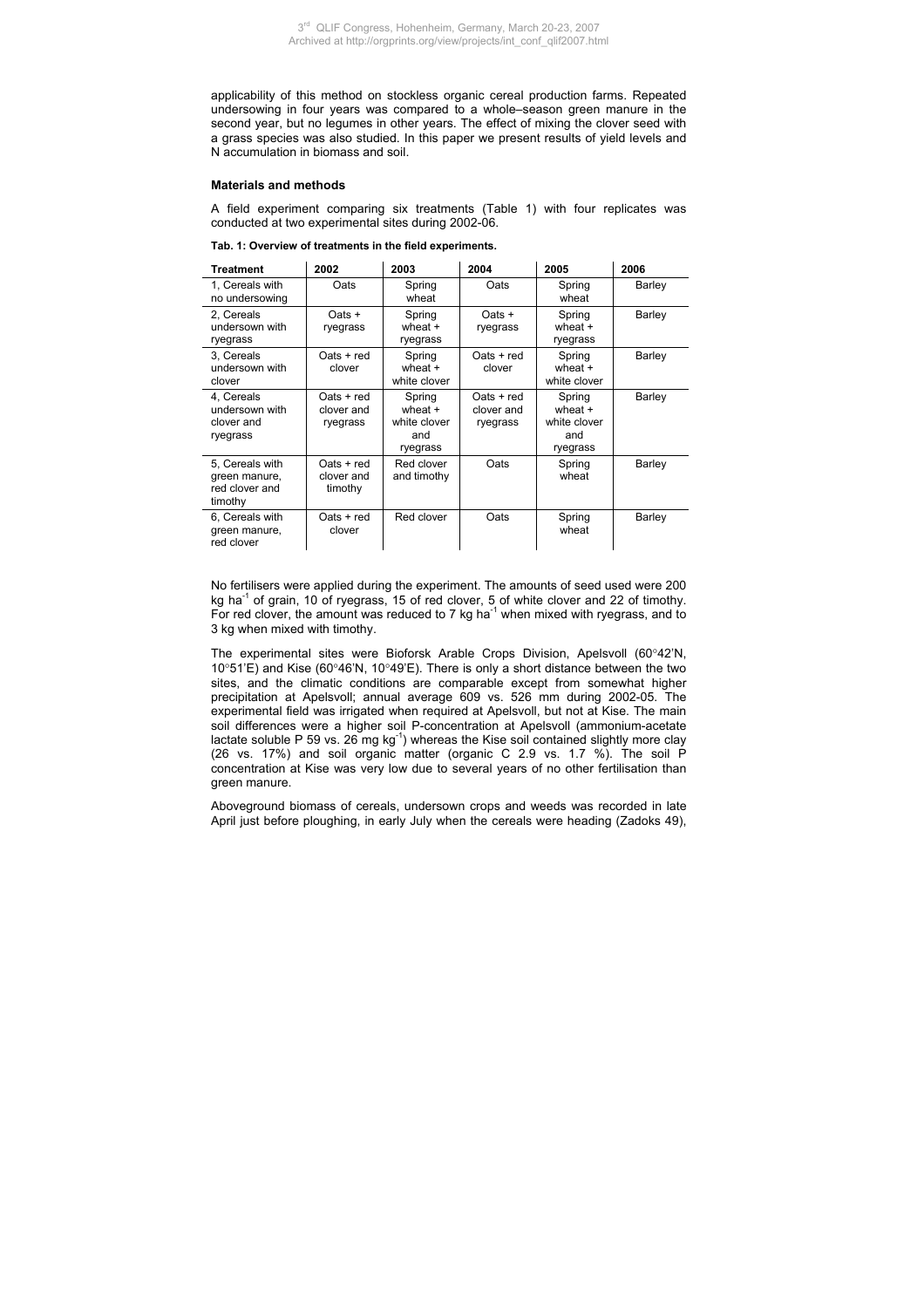in early September before cereal harvest, and at the end of the growing season in late October. The biomass of undersown crops was fractionated into grass and legumes. The N concentration in the dry matter (DM) of the fractionated plant material was measured. Soil mineral N (0-25 cm) was measured in late April and late October (extraction by 1M KCl). Statistically significant differences between treatments were analysed by variance analysis, and interesting relationships by regression analysis (Minitab software).

# **Results and discussion**

There was a considerable variation in cereal yields between sites and over years, and the variation between years was different at the two sites (Figure 1). In 2002, the establishment of the field at Apelsvoll was hampered by wet soil in spring, causing a heavy soil crust. The yield differences between Kise and Apelsvoll was larger with spring wheat in 2003 and 2005 than with oats in 2004, which may be explained by the less fertile soil at Kise. It is a common experience in Norway that oats generally perform better than wheat with lower nutrient availability. In 2006, the field at Kise suffered from drought.

The yield differences between treatments were roughly as could be expected. There was a tendency of reduced yields in undersown treatments in 2002 (not statistically significant). In later years, yields were increased by the residual effect of the undersown legumes and the 2003 green manure.





The residual effect of undersown clover was a yield increase of about 30% in the subsequent cereal crop. The effect was not less when the clover seed was mixed with ryegrass (Table 2). For the whole-season green manure in 2003, the residual effect was considerable in 2004 and 2005. On both these years, the average yield for treatments 5 and 6 at both sites was 4.8 t ha<sup>-1</sup>. However, in 2006 the residual effect of the green manure had disappeared, and over four years, the total yield increases were not large enough to compensate for the year without cereal yields.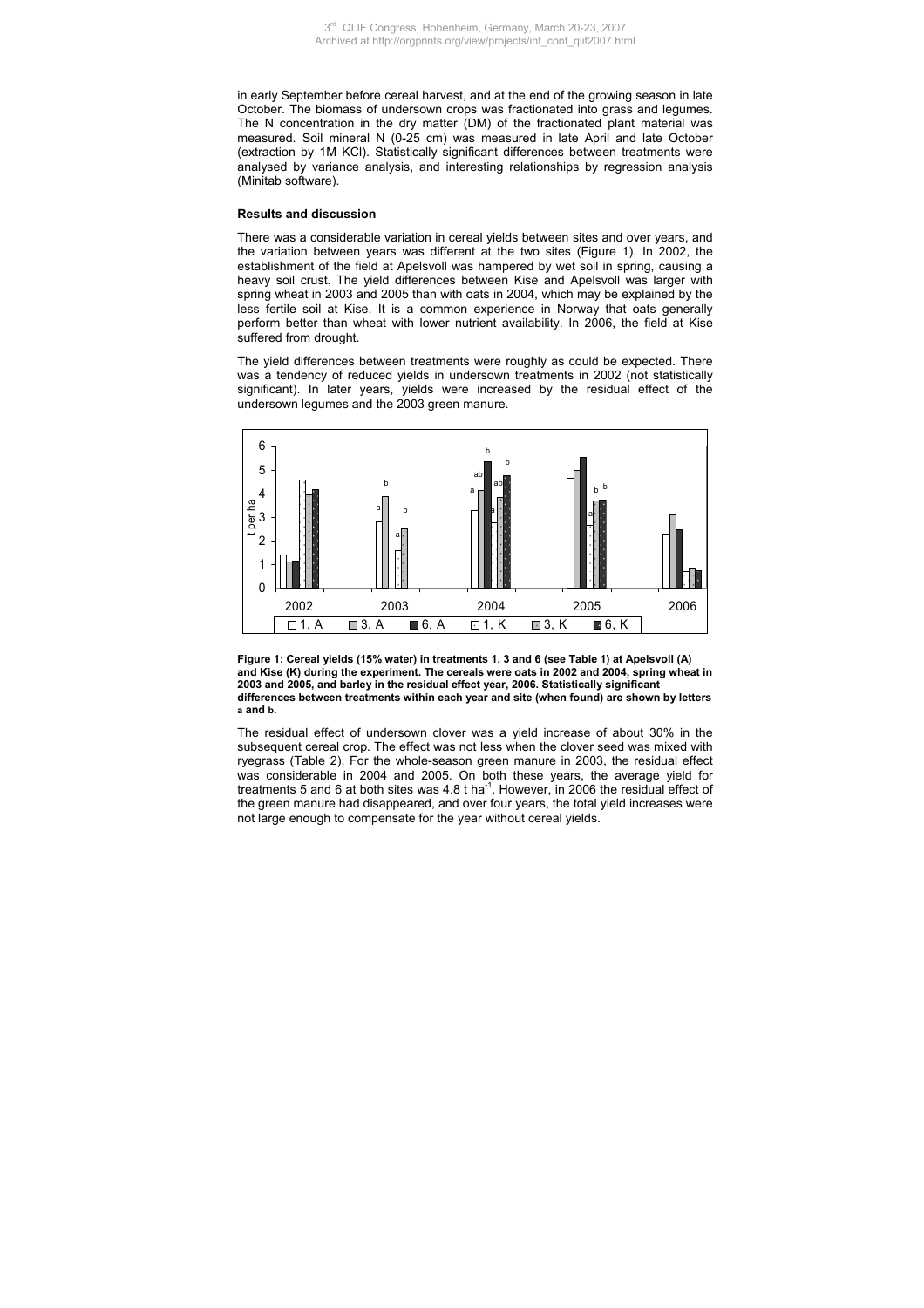| Treatment |      | First year, 2002 |      | Average 2003-05 |      | After-effect, 2006 |  |
|-----------|------|------------------|------|-----------------|------|--------------------|--|
|           | Abs. | Rel.             | Abs. | Rel.            | Abs. | Rel.               |  |
|           | 2.98 | 100              | 2.96 | 100             | 1.51 | 100                |  |
| 2         | 2.83 | 95               | 3.06 | 103             | 1.71 | 113                |  |
| 3         | 2.53 | 85               | 3.86 | 129             | 1.99 | 132                |  |
|           | 2.69 | 90               | 3.76 | 127             | 1.99 | 132                |  |
| 5         | 2.68 | 90               | 3.17 | 107             | 1.73 | 114                |  |
| 6         | 2.65 | 89               | 3.23 | 109             | 1.62 | 107                |  |

**Tab. 2: Average cereal yields at Apelsvoll and Kise, absolute values (Abs.), t grains ha-1 , 15% water and relative (Rel.) numbers. Treatments explained in Table 1.** 

There was a large variation from year to year in the amount of N in aboveground biomass of the undersown crops (Fig. 2). The accumulation of N in aboveground biomass was considerable in treatments 3 and 4 (with undersown clover) during the autumn of 2002 and 2003. In 2004, the amount of N in biomass was only slightly higher in the treatments with undersown legumes than in treatment 2 with undersown ryegrass. It could be speculated if the declining N accumulation was an indication of phytopathological problems. However, in 2005 the amount of accumulated N increased again and the level in the autumn of 2005 was comparable to 2003. Hence, a general decline can not be stated. As no fertilisers were added except the N fixed by legumes, the N amount in treatment 2 reflects N mineralised from soil organic matter. There was no less N accumulated when some red clover seed was replaced by ryegrass (treatment 3 as compared to 4, Fig. 2).



**Figure 2: Amount of N in aboveground biomass of the undersown crops in treatments 2, 3 and 4 (see Table 1), from July 2002 to October 2005 at Apelsvoll (A) and Kise (K).** 

There was a significant and negative relationship between the amount of N in aboveground biomass of undersown plants in late autumn and the cereal yield in that growing season ( $r^2$ = 0.32 for treatment 3, 0.42 for treatment 4). This reflects the competition between the cereals and the undersown crops for light, water and nutrients. No relationship was found between the amount of N in aboveground biomass in late autumn or in spring and the cereal yields in the subsequent growing season. This is surprising, as a considerable residual effect of clover was found, increasing the cereal yields.

The amount of soil mineral N  $(N_{min})$  was relatively high at the start of the experiment, on average for treatments 1-4, 20.3 kg N ha<sup>-1</sup>. In the spring of 2005, this value had decreased to 11.5 kg, and the average value for tr. 3 and 4 was only slightly higher than for the controls; 12.5 vs. 10.5 kg ha-1. Hence, repeated undersowing did not